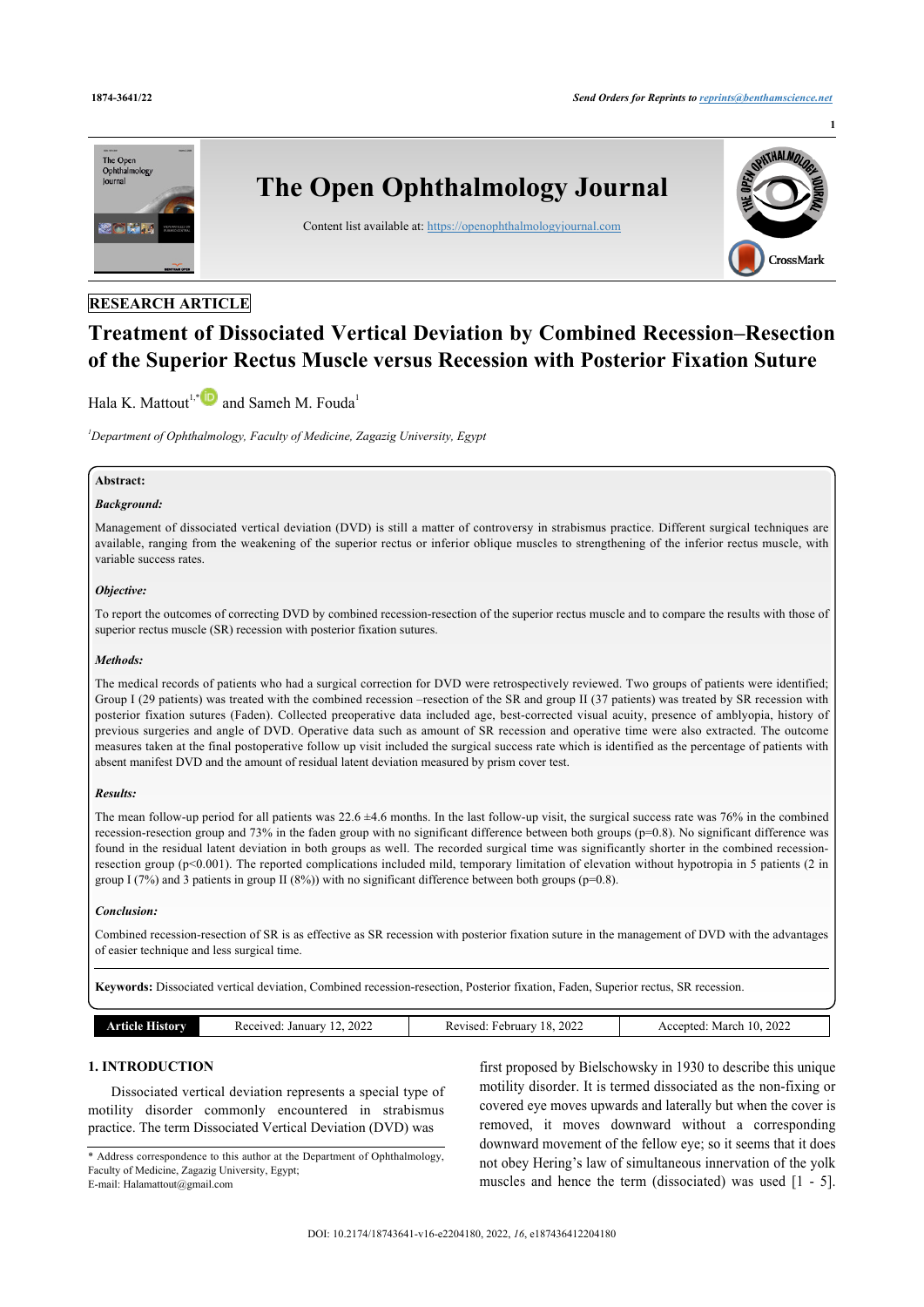However, when Guyton (16) had recorded the extraocular muscles movements involved in DVD; he realized that the DVD appearing in the non-fixing eye is actually an unavoidable undesired effect of the intorsion and downward movements occurring in the fixing eye to damp the emerging latent nystagmus in that fixing eye. This phenomenon commonly occurs in patients with early-onset dysfunction in binocularity due to unbalanced vestibular input on covering one eye or even with monocular fixation, and it tends to be bilateral and asymmetrical [\[6](#page-5-2) - [8\]](#page-5-3).

The condition could be latent and appears only on orthoptic examination (compensated), but sometimes it manifests itself and becomes decompensated with social and psychological impacts so surgical correction becomes indicated [[9](#page-5-4)].

As no single muscle was found to be incriminated in DVD, its correction could be achieved using variable surgical strategies with variable success rates; including weakening procedures for the superior rectus (SR) or inferior oblique muscles and strengthening procedures for the inferior rectus muscle. This variety of available surgical choices reflects the absence of an established recommended technique with fully satisfactory results [\[9](#page-5-4) - [13](#page-5-5)].

Superior rectus weakening is so far the most widely practiced strategy, and the weakening effect could be achieved by superior rectus recession alone, posterior fixation suture alone or a combination of both. The posterior fixation suture, also termed faden operation, is used to weaken the rotational force of a rectus muscle without affecting the primary position. It acts by fixing the muscle to the sclera by a non-absorbable suture at 12-14 mm from its insertion, thus creating a new posterior insertion; this shortens the moment ar and reduces the muscle action only when the eye rotates towards the fixed muscle [\[14](#page-5-6), [15\]](#page-5-7).

Combined recession-resection is a technique that aims to simulate the effect of faden operation by resecting part of the rectus muscle followed by its recession by an amount exceeding the amount of resection. It was used with or without adjustable sutures to treat various disorders with gaze incomitance, including near-distance disparity esotropia, divergence excess exotropia and vertical incomitance secondary to paralytic or restrictive causes [\[16](#page-5-8), [17\]](#page-5-9)

This study aims to report the outcomes of correcting DVD by combined recession-resection of the SR muscle and compare the results with those of SR muscle recession with faden.

### **2. PATIENTS AND METHODS**

The medical records of patients diagnosed with DVD in the period between February 2016 and May 2020 were retrospectively reviewed. The inclusion criteria for patients involved in the analysis were those who had no simultaneous surgery on other muscles, no previous surgeries on the SR muscle, no dysfunction in any of the oblique muscles and those who completed their follow up. This study adhered to the tenets of the Declaration of Helsinki of 1964, as revised in 2013. Patients were operated at El-Fat'h eye hospital (Zagazig,

Egypt) and the Delta Medical centre (Dakahleya, Egypt) .The study was approved by the research ethics committee of El-Fat'h Eye Hospital. Written informed consent was provided by all patients or their parents prior to the procedure.

#### **2.1. Two Groups of Patients were Identified**

The first group (Group I) included patients who underwent combined recession-resection of the SR, and the second group (Group II) included patients who had received SR recession with posterior fixation suture (faden).

#### **2.2. Preoperative Data**

Preoperative data collected from patient's records included: age, gender, history of previous surgeries, best-corrected visual acuity (BCVA), and the results of ocular motility examinations. Extracted data also included the angle of deviation measured at a distance only for the reason of data analysis. The DVD was measured using a base-down prism bar held in front of the nonfixing eye covered by an occluder while the patient was looking at the 6 m distance. The downward refixation movement of the eye was noticed on removal of the occluder; the angle of deviation was determined by the prism power that neutralized that downward re-fixation movement. Asymmetrical DVD was considered when the inter-ocular difference in the measured angle was more than 10 PD. All measurements were taken with the patient putting his best optical correction.

### **2.3. Surgery**

All surgeries were performed by the same surgeon (Mattout HK) under general anaesthesia, the recorded duration of the surgery was included in the analysis.

In patients where combined recession-resection was performed (group I), a standard limbal incision was made, the SR muscle was hooked and meticulously dissected to avoid inadvertent injury of the underlying superior oblique muscle. A part measuring 2.5 mm from the insertion end of the SR muscle was resected using the standard resection method then SR recession was performed using fixed scleral sutures by an amount exceeding the resection. The amount of recession was determined based on the nomogram suggested by Tibrewal *et al.* [\[18](#page-5-10)] as follows; 6 mm SR recession for deviation less than 10 PD, 8 mm for DVD of 11-15 PD, 9 mm recession for DVD of 16-20 PD and 10 mm recession for DVD angle more than 20 PD. Bilateral symmetrical or asymmetrical recession was performed in cases of bilateral DVD while in cases of unilateral DVD with amblyopia more than 2 lines had received unilateral surgery.

For cases who received SR recession with posterior fixation sutures (group II), a limbal conjunctival incision was done with long perpendicular release incisions to maximize posterior exposure. Scleral sutures were taken on either side of the SR at a point 14 mm from the muscle insertion perpendicular to the muscle fibres using 5-0 polyester suture on a spatula needle and each suture had its exit from the lateral one third of the muscle at a point anterior to the scleral inlet by a distance equal to the planned recession but left untied.. The muscle was then recessed by the conventional fixed scleral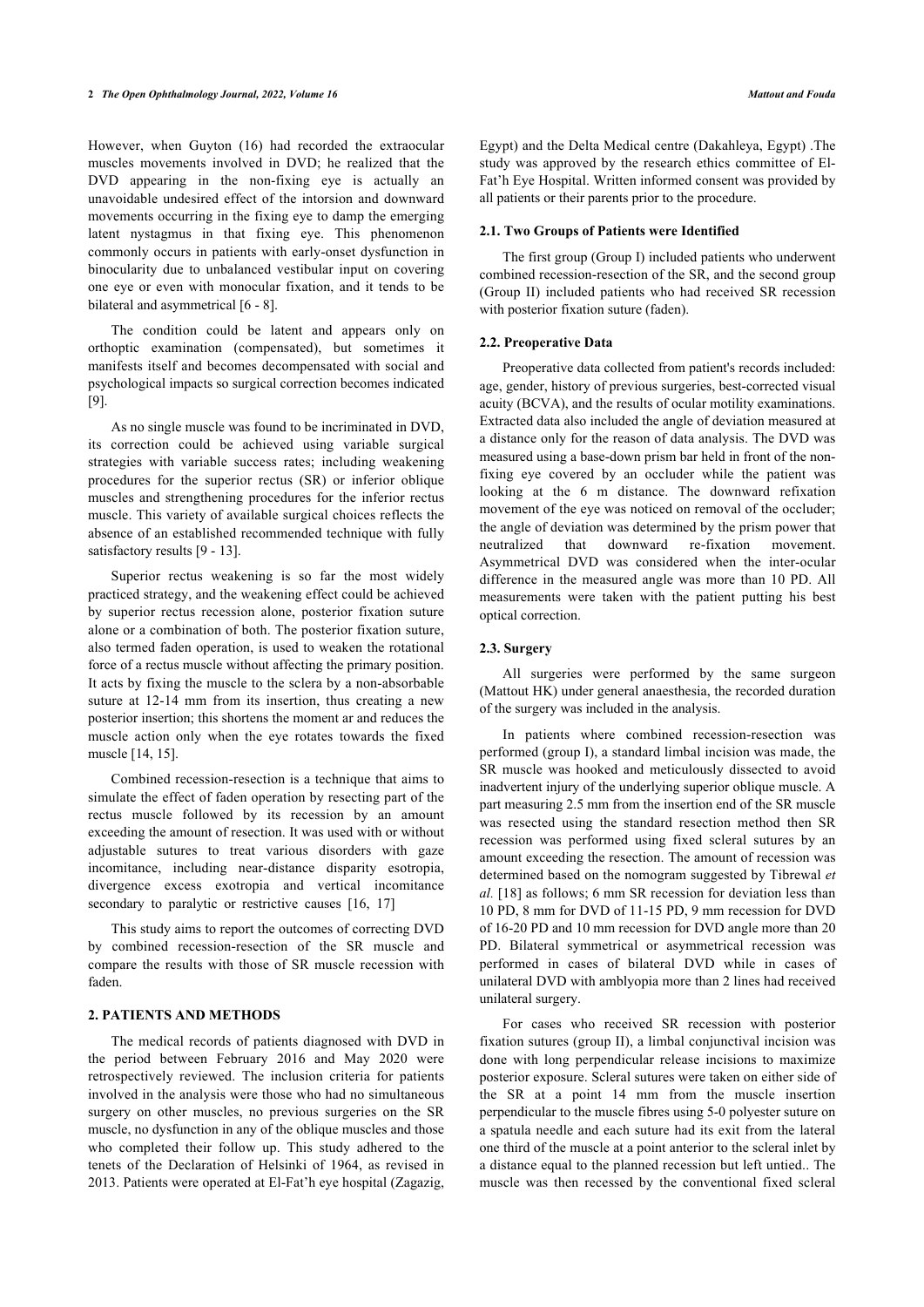sutures technique using double armed 6-0 vicryl sutures. The posterior fixation sutures were lastly tied on either sides of the recessed muscle leaving the middle one third of the muscle free from sutures to maintain its blood supply. The amount of recession ranged from 5 mm to 8 mm based on the measured preoperative DVD angle.

### **2.4. Outcome Measures**

Follow up data were collected after 1 week, 1 month, 6 months,1 year then every 6 months thereafter .The minimum required follow-up was 18 months following the procedure.

The outcome measures were collected at the last follow up visit as follows;

The primary outcome measure was the surgical success rate which is identified as the percentage of patients with absent manifest DVD at the final follow-up visit following the procedure.

Secondary outcome measure was the amount of residual latent deviation measured by prism cover test with distant fixation at the final postoperative follow up visit. It was graded as excellent correction ( $\leq$  4 PD), good (5-9 PD), fair (10-14 PD) and poor correction (≥15 PD).

Any reported intraoperative or postoperative complications were also included in the data analysis process.

### **2.5. Statistical Analysis**

The distribution characteristics of quantitative variables were determined by Shapiro–Wilk test; normally distributed data were described using mean (standard deviation(SD)), while non-normally distributed data were described using median (interquartile range (IQR)). Independent samples T-test was used for analysis of normally distributed variables, while heterogenous variables were analysed using Mann-Whitney test. Qualitative data were analysed using Pearson's chisquared test. In all the tests, a P value of  $\leq 0.05$  was considered significant. Data analysis was performed using Statistical Package of Social Services, version 25 (SPSS) (IBM, 2017).

# **3. RESULTS**

A total of 66 patients fulfilling the inclusion criteria were included for data analysis: 29 patients were treated by combined recession-resection of the SR muscle (Group I: combined recession-resection group), 37 patients were treated by SR recession with posterior fixation suture or faden. (Group II: recession with faden). The mean follow-up period for all patients was  $22.6 \pm 4.6$  months.

Table **[1](#page-2-0)** shows the preoperative data of both groups with no significant detected differences.

Table**2** shows the operative data in both groups with significant differences between both groups regarding the amount of muscle recession as less recession was performed in the faden group. The recorded surgical time was significantly shorter in the combined recession-resection group.

Table **[3](#page-3-0)** shows the median postoperative deviation and the postoperative success rate based on the absence of manifest deviation at the last follow-up visit. No statistically significant difference was found between both groups regarding the success rate. Figs. (**[1](#page-3-1)** and **[2](#page-3-2)**) show the postoperative correction in both groups based on the residual latent deviation with no detectable significant difference in both groups with p-value of 0.4 for the right eye (Fig. **[1](#page-3-1)**) and 0.8 for the left eye (Fig. **[2](#page-3-2)**). A logistic regression analysis was performed to ascertain the effects of possible confounders like age, gender, previous surgery, BCVA and preoperative angle of deviation on the surgical success and to control for this effect if present. None of the included variables proved to have a significant effect on the surgical success in either group as seen in Table **[4](#page-3-3)**.

<span id="page-2-1"></span>

| <b>Variables</b>                                                                              | <b>Combined recession-resection</b><br>$(n=29)$ | SR recession with faden $(n=37)$ |            |  |
|-----------------------------------------------------------------------------------------------|-------------------------------------------------|----------------------------------|------------|--|
| Age (years):<br>$Mean \pm SD$                                                                 | $12.4 \pm 5.8$                                  | $11.9 \pm 5.5$                   | 0.8        |  |
| Sex:<br>• Male<br>• Female                                                                    | 13(45%)<br>16(55%)                              | 16(43%)<br>21(57%)               | 0.9        |  |
| BCVA in Log MAR<br>[median $(IQR)$ ]:<br>$-OD$<br>$\cdot$ OS                                  | 0.2(0.5)<br>0.2(0.3)                            | 0.2(0.3)<br>0.2(0.3)             | 0.7<br>0.8 |  |
| • Presence of amblyopia                                                                       | $16(55\%)$                                      | 18 (49 %)                        | 0.6        |  |
| • Positive history of previous surgeries                                                      | 19(66%)                                         | $24(65\%)$                       | 0.9        |  |
| Preoperative angle of deviation(PD)<br>[median $(IQR)$ ]:<br>$-OD$<br>$\overline{\textbf{O}}$ | 15(10)<br>18(9)                                 | 18(6.5)<br>18(6.5)               | 0.8<br>0.8 |  |

<span id="page-2-0"></span>

| Table 1. Preoperative data of the studied groups. |  |  |  |  |  |  |  |
|---------------------------------------------------|--|--|--|--|--|--|--|
|---------------------------------------------------|--|--|--|--|--|--|--|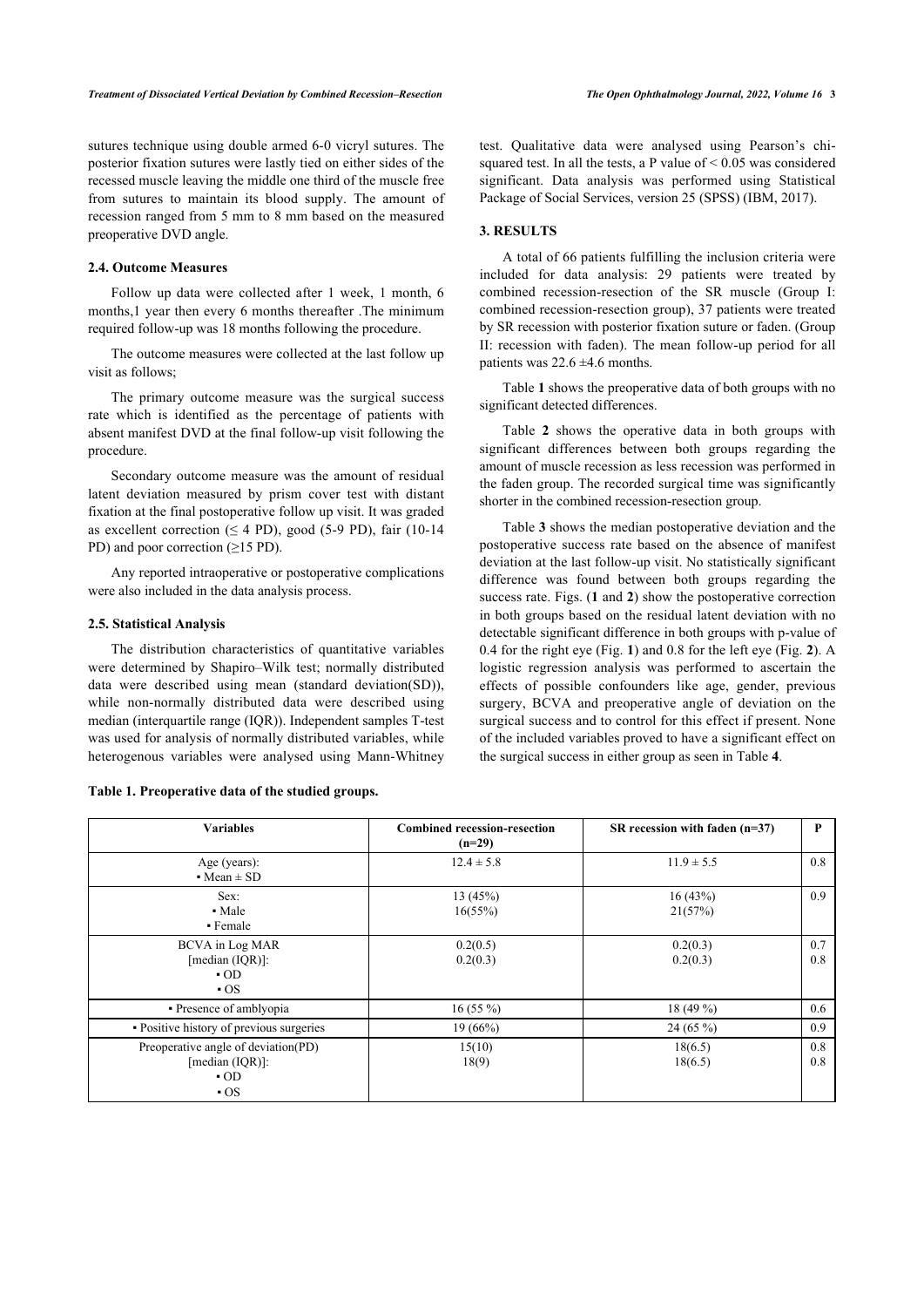# **Table 2. Some operative data of the studied groups.**

| <b>Variable</b>                                            | <b>Combined recession-resection</b><br>$(n=29)$ | SR recession with faden $(n=37)$ |                          |
|------------------------------------------------------------|-------------------------------------------------|----------------------------------|--------------------------|
| Amount of superior rectus recession (mm)<br>$-OD$<br>$-OS$ | $8.8 \pm 1.3$<br>$8.5 \pm 2.2$                  | $6 \pm 2.2$<br>$6.4 \pm 2.2$     | $< 0.001*$<br>$< 0.001*$ |
| • Symmetrical surgery                                      | 8(28%)                                          | 9(24%)                           | 0.8                      |
| • Surgical duration (min)                                  | $19.1 \pm 2.6$                                  | $28.3 \pm 4.7$                   | $< 0.001*$               |

\*clinically significant

# <span id="page-3-0"></span>**Table 3. Postoperative success rate and median deviation in both groups.**

| • Variable                                                           | <b>Combined recession-resection</b><br>$(n=29)$ | SR recession with faden $(n=37)$ |            |
|----------------------------------------------------------------------|-------------------------------------------------|----------------------------------|------------|
| • Motor outcome:<br>• Success<br>• Under correction                  | 22(76%)<br>7(24%)                               | 27(73%)<br>10(27%)               | 0.8        |
| • Postoperative deviation $(PD)[median(IQR)]$<br>$\cdot$ OD<br>$-OS$ | 4(3)<br>4(3)                                    | 4(4)<br>4(2)                     | 0.6<br>0.8 |

# <span id="page-3-3"></span>**Table 4. Multivariate logistic regression for the association between different preoperative variables and the success rate in both groups.**

| <b>Variables</b>                            | 95% Confidence interval | P value        |            |
|---------------------------------------------|-------------------------|----------------|------------|
| Age                                         | 0.925                   | 1.216          | 0.4        |
| Gender                                      | 0.06                    | 1.709          | 0.2        |
| <b>BCVA</b>                                 | 0.113                   | 2.16           | 0.5        |
| Preoperative angle of deviation<br>OD<br>OS | 0.783<br>0.762          | 1.064<br>1.083 | 0.3<br>0.1 |
| Previous surgeries                          | 0.04                    | 1.709          |            |

<span id="page-3-1"></span>

<span id="page-3-2"></span>**Fig. (1).** Motor outcomes of the studied groups based on the latent deviation OD in the last follow up visit (percentage from total).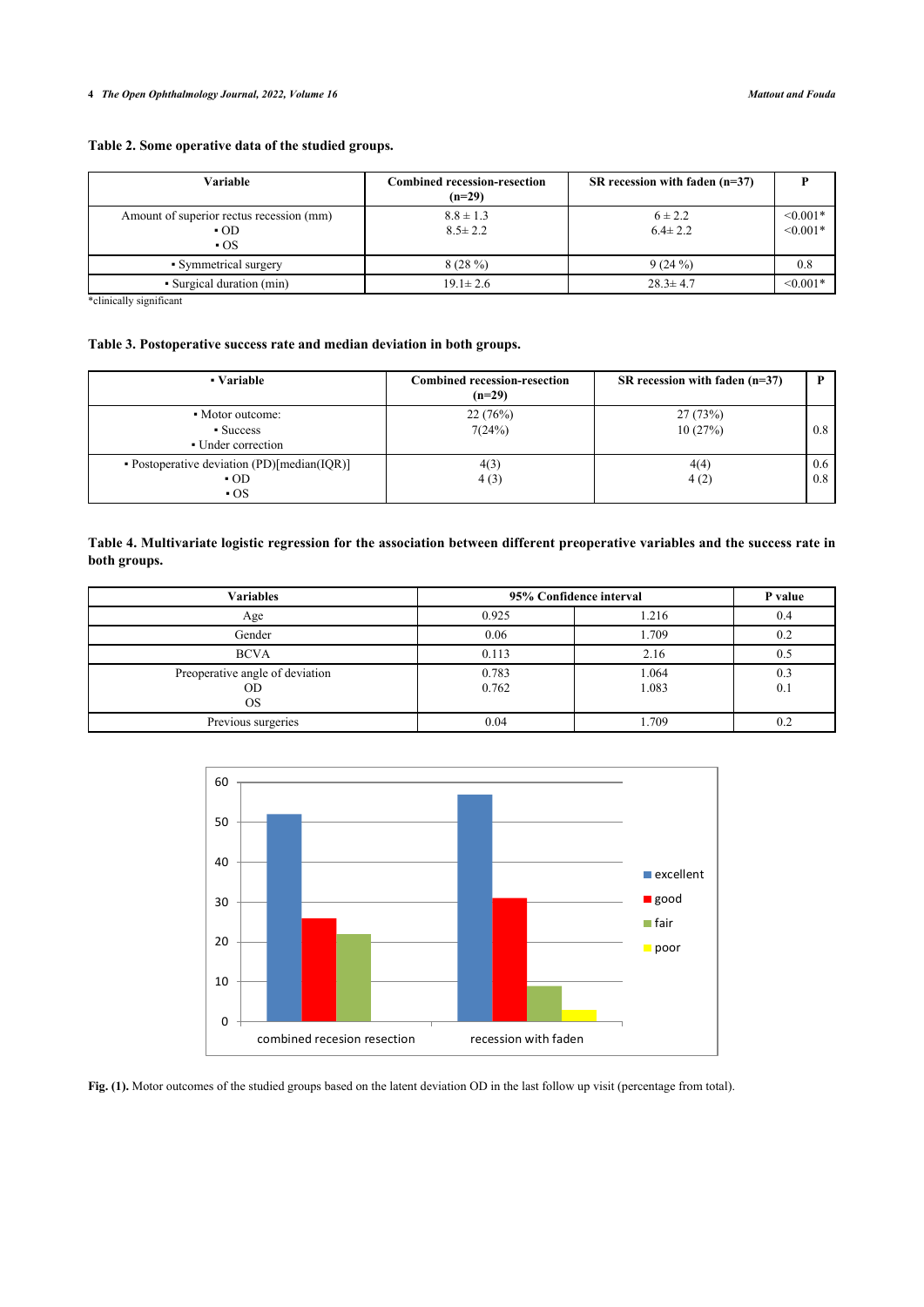

**Fig. (2).** Motor outcomes of the studied groups based on the latent deviation OS in the last follow up visit (percentage from total).

The reported complication was limited elevation without hypotropia in 5 patients (2 in group I (7%) and 3 patients in group II (8%)). This limitation was mild and temporary, it disappeared in all patients by the end of the third postoperative month. Statistical comparison revealed no significant difference regarding the complication rate in both groups (p= 0.8). No recorded intraoperative complications were encountered in either groups, such as scleral perforation or lost muscle.

# **4. DISCUSSION**

As there is no widely accepted surgery for the correction of DVD, the optimum surgical technique remains a matter of surgeon's preferences and experience.

Many strabismus surgeons are more familiar with SR recession with posterior –fixation suture (faden) in cases of DVD. However, this technique requires generous posterior exposure with a risk of fat prolapse during posterior dissection, a challenging retro-equatorial positioning of sutures and an increased risk of scleral perforation, haemorrhage and difficult reversibility. Moreover, the tight muscle-fixing (myopexy) sutures could lead to the rare event of muscle necrosis [[15\]](#page-5-7). Combined recession-resection of the SR carries the theoretical advantages of less need for the risky posterior dissection, less intraoperative sutures mess and subsequently less surgical time.

The combined recession-resection technique was introduced by Scott AB for the correction of incomitant ocular deviation [\[16](#page-5-8)]. Scott combined it with adjustable sutures in his first cases and many surgeons adopted this technique with variable modifications in cases of vertical and horizontal incomitant strabismus with promising results[[17,](#page-5-9) [19](#page-5-11) - [24\]](#page-5-12).

The exact mechanism of action for combined-recession resection of a rectus muscle remains a matter of speculations. One theory is based on inactivating part of the muscle by resecting it thus changing its functional insertion. Another suggested mechanism is the interruption of the centrally driven incomitance by extirpation of the proprioceptive signals at the severed myotendinous junction [\[19](#page-5-11), [25\]](#page-5-13).

Creating a nomogram for combined recession-resection procedures was the main debate for many researchers. Due to variable indications of the procedure, no single nomogram was found to be reproducible for different conditions. The original technique performed by Scott recommended resection in an amount exceeding the recession[[16\]](#page-5-8). On the other hand, Bhaskaran *et al*., Thacker *et al*., Roper-Hall and Cruz, suggested that the resection amount should be half that of the recession [[19,](#page-5-11) [21](#page-5-14), [26\]](#page-6-0).

In esotropia with near distance disparity, the combined recession-resection of the medial rectus muscle was adopted by many surgeons with some modifications of the previously suggested amounts. While Somer *et al* and Ghali MA performed only a 2.5 mm resection with a recession amount based on the near angle of deviation [[20](#page-5-15), [24\]](#page-5-12), Fermont *et al*. made an 8 mm recession with 6 mm resection of the medial rectus muscle [\[27](#page-6-1)].

No clear nomograms were found for this technique in cases of DVD. In this study, we chose to perform a 2.5 mm resection of the SR muscle combined with a recession based on the DVD angle. These measurements were based on the authors experience with the technique -unpublished data- and the results were satisfying to a great extent.

The effect of the combined recession-resection technique was believed to be more prominent in the medial and inferior recti[[19](#page-5-11)], however, we found that the technique could be effective in the SR muscle, too with a success rate of 76% that is comparable to that of the superior rectus recession with faden (73%) and with no significant difference in the rate of complications. In the current study, the recorded surgical time was significantly shorter in recession- resection group with no need to increase posterior exposure to take the myopexy sutures. In our experience, using a single type of sutures in a combined recession-resection procedure made it technically easier and cost effective in comparison to SR recession with faden; a point of importance in low-income countries.

To the best of our knowledge, this is the first study to compare the results of combined recession –resection of the SR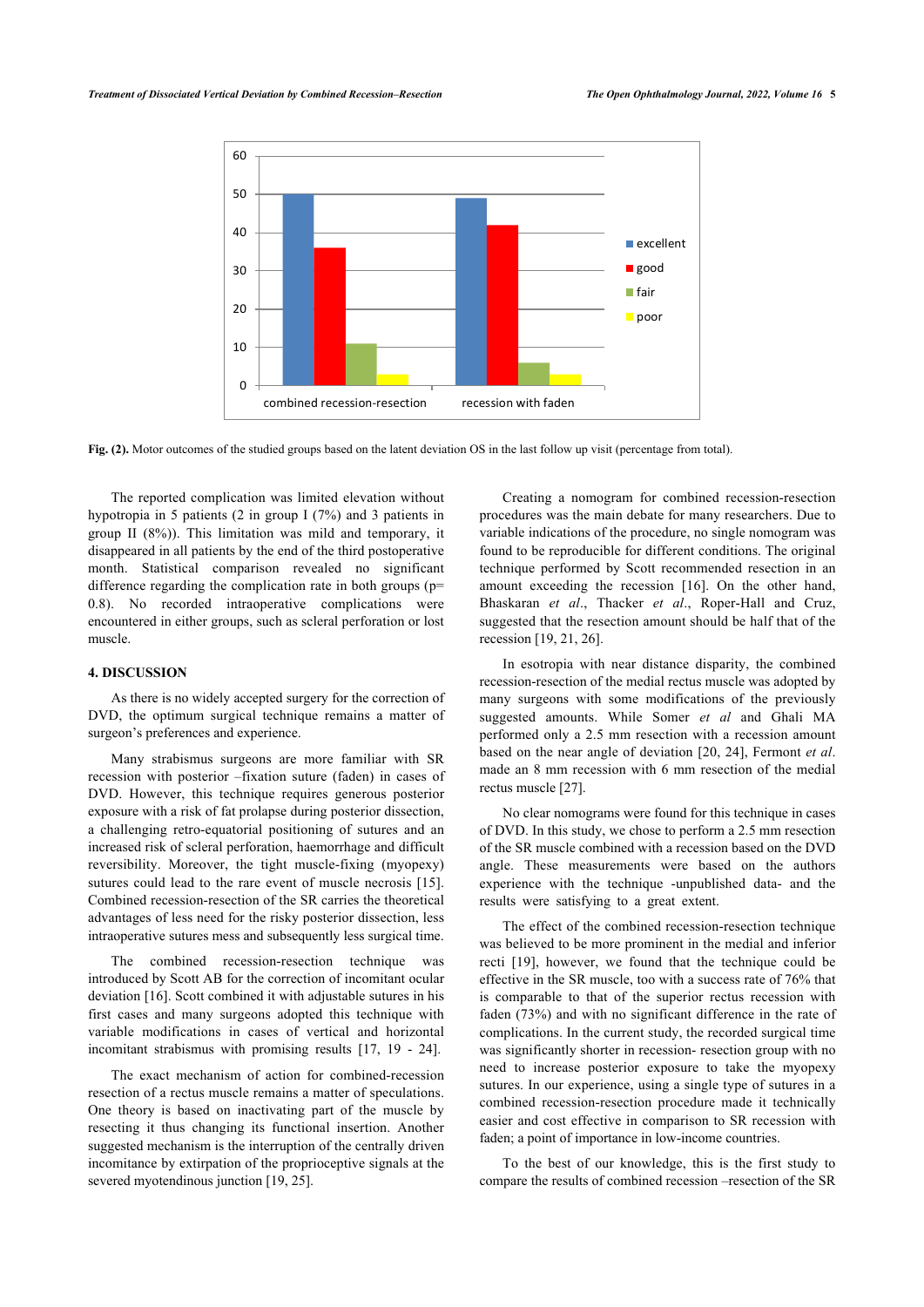<span id="page-5-2"></span>muscle in cases of DVD with those of SR recession with posterior fixation suture. The main limitation of the study is its retrospective design. Future prospective studies would offer more data regarding the possible surgical nomograms and the factors that could affect the final outcomes.

### **CONCLUSION**

<span id="page-5-3"></span>Combined recession-resection of SR is as effective as SR recession with posterior fixation suture in the management of DVD with the advantages of easier technique and less surgical time.

### <span id="page-5-4"></span>**LIST OF ABBREVIATIONS**

| <b>ETHLOO</b> |                           | $\lambda$ DDD $\bigcap$ $\mathbf{Y}$ $\mathbf{Z}$ $\mathbf{X}$<br><b>CONTOUNIT</b><br>$\blacksquare$ |  |  |  |  |
|---------------|---------------------------|------------------------------------------------------------------------------------------------------|--|--|--|--|
| <b>BCVA</b>   | $\mathbf{r} = \mathbf{r}$ | Best-Corrected Visual Acuity                                                                         |  |  |  |  |
| DVD           | $=$                       | Dissociated Vertical Deviation                                                                       |  |  |  |  |
| <b>SR</b>     | $=$                       | <b>Superior Rectus</b>                                                                               |  |  |  |  |

# **ETHICS APPROVAL AND CONSENT TO PARTICIPATE**

<span id="page-5-5"></span>The study was approved by the research ethics committee of El-Fat'h Eye Hospital. Informed consent was obtained from all patients or their parents prior to surgery

# **HUMAN AND ANIMAL RIGHTS**

<span id="page-5-6"></span>No animals were used in this research. All human research procedures followed were in accordance with the ethical standards of the committee responsible for human experimentation (institutional and national), and with the Helsinki Declaration of 1975, as revised in 2013.

### <span id="page-5-9"></span><span id="page-5-8"></span><span id="page-5-7"></span>**CONSENT FOR PUBLICATION**

Not applicable.

# <span id="page-5-10"></span>**AVAILABILITY OF DATA AND MATERIALS**

Not applicable.

### **CONFLICT OF INTEREST**

<span id="page-5-11"></span>The authors declare no conflict of interest, financial or otherwise.

### <span id="page-5-15"></span>**ACKNOWLEDGEMENTS**

Declared none.

### <span id="page-5-14"></span><span id="page-5-0"></span>**REFERENCES**

- [1] Cherfan CG, Diehl NN, Mohney BG. Prevalence of dissociated strabismus in children with ocular misalignment: a population-based study. J AAPOS 2014; 18(4): 374-7. [\[http://dx.doi.org/10.1016/j.jaapos.2014.04.002\]](http://dx.doi.org/10.1016/j.jaapos.2014.04.002) [PMID: [25087642](http://www.ncbi.nlm.nih.gov/pubmed/25087642)]
- [2] Christoff A, Raab EL, Guyton DL, et al. DVD--a conceptual, clinical, and surgical overview. J AAPOS 2014; 18(4): 378-84.
- [\[http://dx.doi.org/10.1016/j.jaapos.2014.03.009\]](http://dx.doi.org/10.1016/j.jaapos.2014.03.009) [PMID: [25173903](http://www.ncbi.nlm.nih.gov/pubmed/25173903)] [3] Brodsky MC. Dissociated vertical divergence: cortical or subcortical in origin? Strabismus 2011; 19(2): 67-8.

[\[http://dx.doi.org/10.3109/09273972.2011.575434\]](http://dx.doi.org/10.3109/09273972.2011.575434) [PMID: [21635170](http://www.ncbi.nlm.nih.gov/pubmed/21635170)]

<span id="page-5-12"></span>[4] Bielschowsky A. Die einseitigen und gegensinnigen (dissoziierten) Vertikalbewegungen der Augen. Graefes Arch Clin Exp Ophthalmol 1930; 125(4): 493-553.

[\[http://dx.doi.org/10.1007/BF01853623\]](http://dx.doi.org/10.1007/BF01853623)

<span id="page-5-13"></span><span id="page-5-1"></span>[5] Raab EL. Dissociated vertical deviation. J Pediatr Ophthalmol Strabismus 1970; 7(3): 146-51.

[\[http://dx.doi.org/10.3928/0191-3913-19700801-07](http://dx.doi.org/10.3928/0191-3913-19700801-07)]

[6] Guyton DL. Dissociated vertical deviation: etiology, mechanism, and associated phenomena. Costenbader Lecture. J AAPOS 2000; 4(3): 131-44.

[\[http://dx.doi.org/10.1016/S1091-8531\(00\)70002-4](http://dx.doi.org/10.1016/S1091-8531(00)70002-4)] [PMID: [10849388\]](http://www.ncbi.nlm.nih.gov/pubmed/10849388)

- [7] Guyton DL. Dissociated vertical deviation: an acquired nystagmusblockage phenomenon. Am Orthopt J 2004; 54(1): 77-87. [\[http://dx.doi.org/10.3368/aoj.54.1.77\]](http://dx.doi.org/10.3368/aoj.54.1.77) [PMID: [21149089](http://www.ncbi.nlm.nih.gov/pubmed/21149089)]
- [8] Arslan U, Atilla H, Erkam N. Dissociated vertical deviation and its relationship with time and type of surgery in infantile esotropia. Br J Ophthalmol 2010; 94(6): 740-2.
- [\[http://dx.doi.org/10.1136/bjo.2008.157016\]](http://dx.doi.org/10.1136/bjo.2008.157016) [PMID: [20508049\]](http://www.ncbi.nlm.nih.gov/pubmed/20508049) [9] Hatt SR, Wang X, Holmes JM. Interventions for dissociated vertical deviation. Cochrane Database Syst Rev 2015; 11(11)CD010868 [PMID: [26587695\]](http://www.ncbi.nlm.nih.gov/pubmed/26587695)
- [10] Mravicic I, Gulic MP, Barisic A, Biscevic A, Pjano MA, Pidro A. Different surgical approaches for treatment of dissociated vertical deviation (DVD). Med Arh 2019; 73(6): 386-90. [\[http://dx.doi.org/10.5455/medarh.2019.73.386-390\]](http://dx.doi.org/10.5455/medarh.2019.73.386-390) [PMID: [32082005\]](http://www.ncbi.nlm.nih.gov/pubmed/32082005)
- [11] Arroyo-Yllanes ME, Escanio-Cortés ME, Pérez-Pérez JF, Murillo-Murillo L. [Unilateral tucking of the inferior rectus muscle for dissociated vertical deviation]. Cir Cir 2007; 75(1): 7-12. [PMID: [17470318\]](http://www.ncbi.nlm.nih.gov/pubmed/17470318)
- [12] Bacal DA, Nelson LB. Anterior transposition of the inferior oblique muscle for both dissociated vertical deviation and/or inferior oblique overaction. Binocular Vision Eye Muscle Surg Q 1997; 7(4): 219-25.
- [13] Esswein MB, von Noorden GK, Coburn A. Comparison of surgical methods in the treatment of dissociated vertical deviation. Am J Ophthalmol 1992; 113(3): 287-90.
- [\[http://dx.doi.org/10.1016/S0002-9394\(14\)71580-6\]](http://dx.doi.org/10.1016/S0002-9394(14)71580-6) [PMID: [1543221\]](http://www.ncbi.nlm.nih.gov/pubmed/1543221) [14] Kii T, Ogasawara K, Ohba M, Hotsubo M, Sakai N, Nakagawa T. The
- effectiveness of the Faden operation on the superior rectus muscle combined with recession of the muscle for the treatment of dissociated vertical deviation. Nippon Ganka Gakkai Zasshi 1994; 98(1): 98-102. [PMID: [8109453](http://www.ncbi.nlm.nih.gov/pubmed/8109453)]
- [15] Wright KW. Faden Operation (Posterior Fixation Suture).Color Atlas of Strabismus Surgery. New York: Springer 2007; pp. 200-4.
- [16] Scott AB. Posterior fixation: adjustable and without posterior sutures.Update on Strabismus and Pediatric Ophthalmology. Boca Raton, FL: CRC Press 1994; p. 399.
- [17] Bock CJ Jr, Buckley EG, Freedman SF. Combined resection and recession of a single rectus muscle for the treatment of incomitant strabismus. J AAPOS 1999; 3(5): 263-8. [\[http://dx.doi.org/10.1016/S1091-8531\(99\)70020-0](http://dx.doi.org/10.1016/S1091-8531(99)70020-0)] [PMID:
- [18] Tibrewal S, Nguyen PTT, Ganesh S, Molinari A. Bilateral symmetric and asymmetric superior rectus recession for patients with dissociated vertical deviation. Asia Pac J Ophthalmol (Phila) 2019; 8(3): 218-23. [PMID: [31090282\]](http://www.ncbi.nlm.nih.gov/pubmed/31090282)

[10532569\]](http://www.ncbi.nlm.nih.gov/pubmed/10532569)

- [19] Roper-Hall G, Cruz OA. Results of combined resection-recession on a single rectus muscle for incomitant deviations-an alternative to the posterior fixation suture. J AAPOS 2017; 21(2): 89-93.e1. [\[http://dx.doi.org/10.1016/j.jaapos.2016.12.003\]](http://dx.doi.org/10.1016/j.jaapos.2016.12.003) [PMID: [28323148](http://www.ncbi.nlm.nih.gov/pubmed/28323148)]
- [20] Somer D, Cinar FG, Oral B, Ornek F. Combined recession and resection surgery in the management of convergence excess esotropia with different levels of AC/A ratio. J AAPOS 2017; 21(1): 7.e1-7. [\[http://dx.doi.org/10.1016/j.jaapos.2016.09.029\]](http://dx.doi.org/10.1016/j.jaapos.2016.09.029) [PMID: [28108347](http://www.ncbi.nlm.nih.gov/pubmed/28108347)]
- [21] Thacker NM, Velez FG, Rosenbaum AL. Combined adjustable rectus muscle resection--recession for incomitant strabismus. J AAPOS 2005; 9(2): 137-40.

[\[http://dx.doi.org/10.1016/j.jaapos.2004.12.004\]](http://dx.doi.org/10.1016/j.jaapos.2004.12.004) [PMID: [15838440](http://www.ncbi.nlm.nih.gov/pubmed/15838440)]

- [22] Dawson E, Boyle N, Taherian K, Lee JP. Use of the combined recession and resection of a rectus muscle procedure in the management of incomitant strabismus. J AAPOS 2007; 11(2): 131-4. [\[http://dx.doi.org/10.1016/j.jaapos.2006.10.023\]](http://dx.doi.org/10.1016/j.jaapos.2006.10.023) [PMID: [17416322](http://www.ncbi.nlm.nih.gov/pubmed/17416322)]
- [23] Ramasamy B, Rowe F, Whitfield K, Nayak H, Noonan CP. Bilateral combined resection and recession of the medial rectus muscle for convergence excess esotropia. J AAPOS 2007; 11(3): 307-9. [\[http://dx.doi.org/10.1016/j.jaapos.2006.10.018\]](http://dx.doi.org/10.1016/j.jaapos.2006.10.018) [PMID: [17572347](http://www.ncbi.nlm.nih.gov/pubmed/17572347)]
- [24] Ghali MA. Combined resection-recession versus combined recessionretroequatorial myopexy of medial rectus muscles for treatment of near-distance disparity Esotropia. Clin Ophthalmol 2017; 11: 1065-8. [\[http://dx.doi.org/10.2147/OPTH.S136879](http://dx.doi.org/10.2147/OPTH.S136879)] [PMID: [28652690\]](http://www.ncbi.nlm.nih.gov/pubmed/28652690)
- [25] Clark RA, Isenberg SJ, Rosenbaum AL, Demer JL. Posterior fixation sutures: a revised mechanical explanation for the fadenoperation based